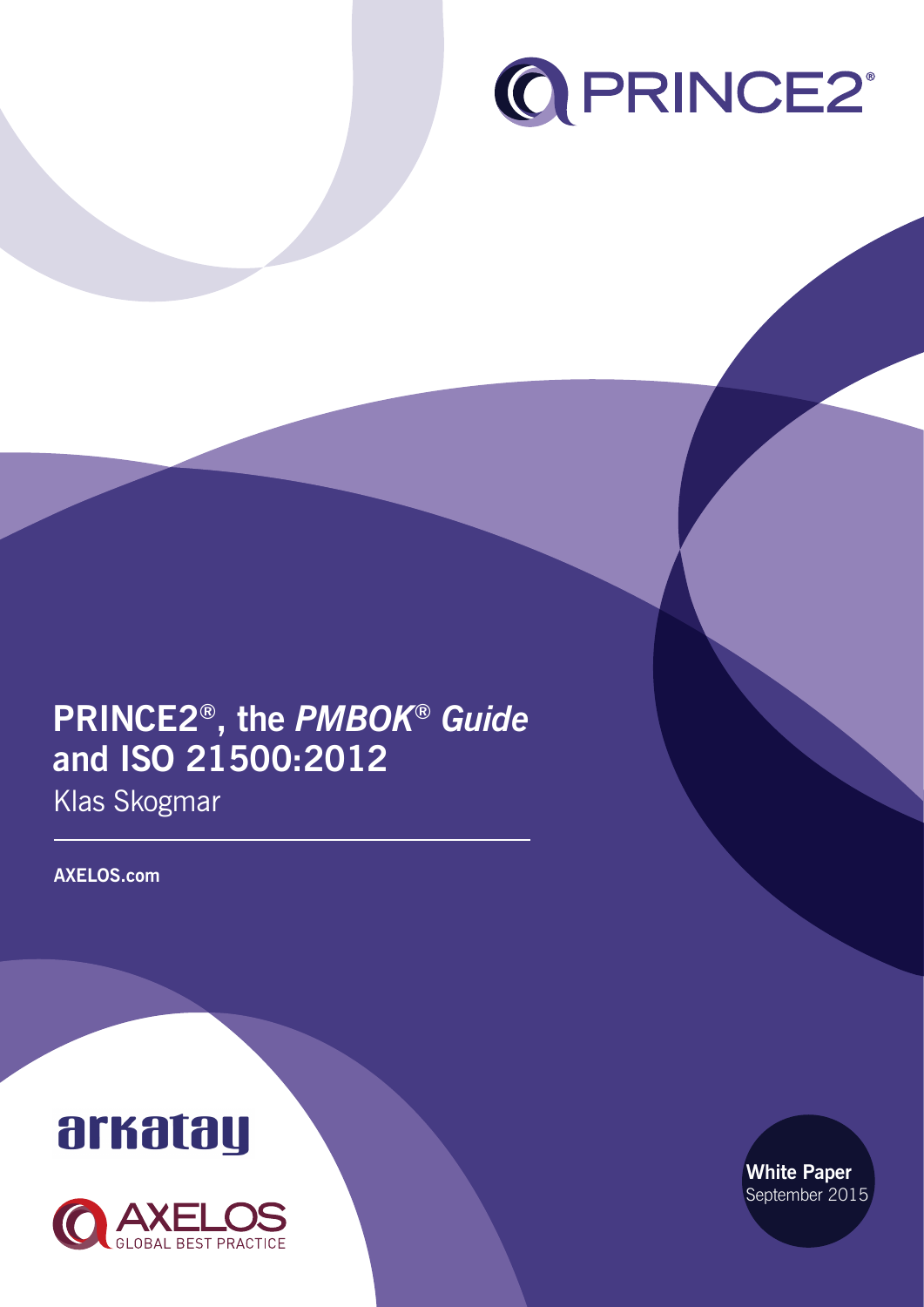# **Contents**

| Introduction                                                        | 3  |
|---------------------------------------------------------------------|----|
| Relationships between PRINCE2 <sup>®</sup> , the PMBOK <sup>®</sup> |    |
| Guide and ISO 21500                                                 | 4  |
| Major differences between the approaches                            | 6  |
| Working with them together                                          | 8  |
| <b>Conclusions</b>                                                  | 8  |
| References and further reading                                      | 9  |
| About the author                                                    | 10 |
| Acknowledgements                                                    | 10 |
| <b>About AXELOS</b>                                                 | 10 |
| Trade marks and statements                                          | 10 |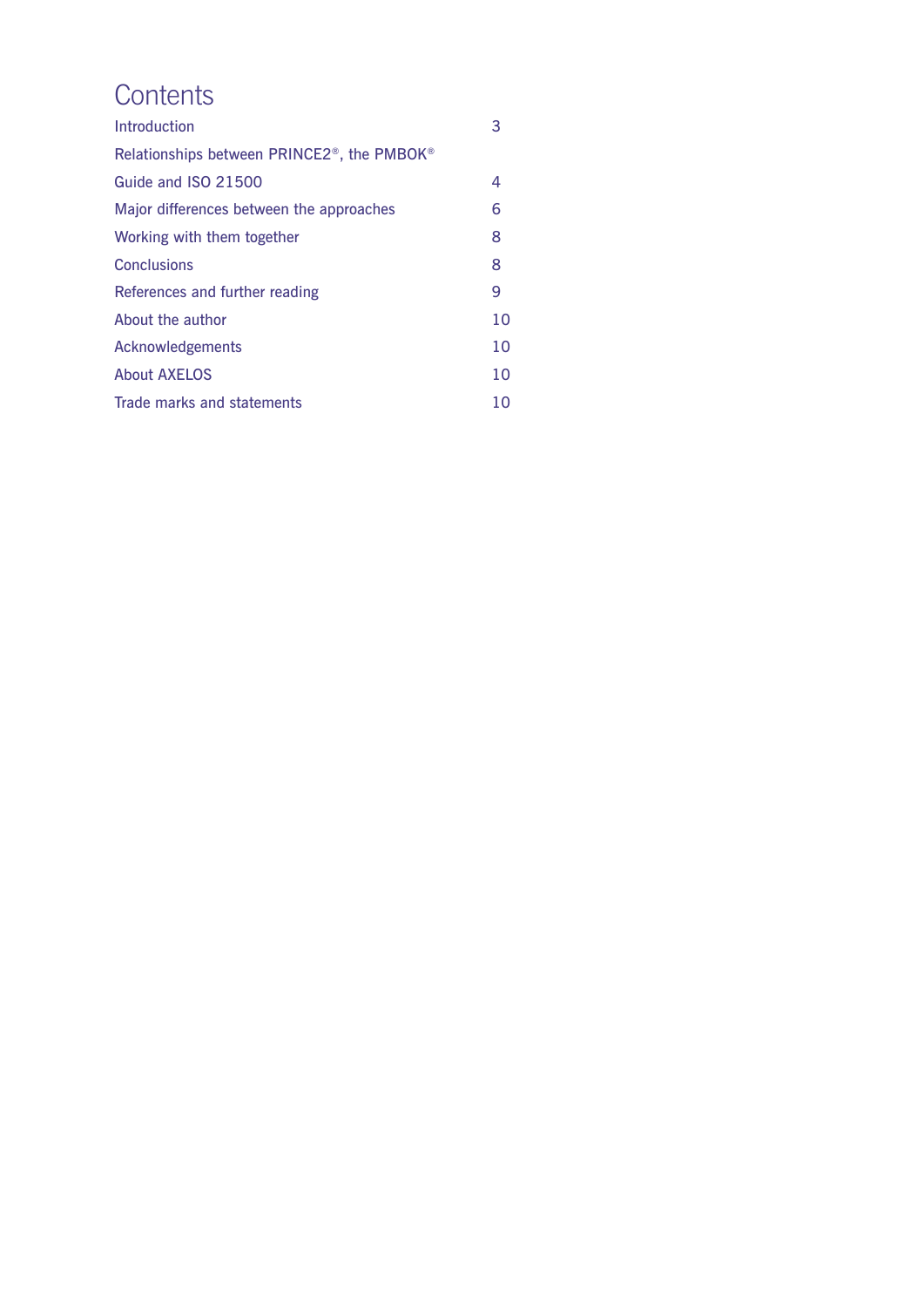#### **Introduction** 1

**Selecting the right project management certification can be confusing for practitioners as there are several that are internationally well known and established.**

There are also different organizations' publishing standards and best practices that make it hard for organizations to select the way of working that best suits their needs.

This White Paper outlines similarities and differences in three of the most widespread and adopted standards and best practices in the world: ISO® 21500:2012 (ISO 21500), the *PMBOK*® *Guide* and PRINCE2®. For example, the *PMBOK*® *Guide* (and to some extent ISO 21500) is principally focused on the knowledge required by a project manager whereas PRINCE2 is more concerned with how to manage the whole project. The question is not which should I choose but how to use the complementary approaches to derive the maximum benefit from each.

In this paper, 'approach' is used as a common term to describe each of the practices and standards.

#### **1.1 OVERALL BENEFITS OF STANDARDIZED APPROACHES**

There are primarily two major benefits from using established approaches: reducing costs due to not having to develop an approach from scratch, with easier to find skilled resources, and improved internal communication and simplified trade due to standardized terminology.

#### **1.2 OVERVIEW AND HISTORY OF PRINCE2, THE** *PMBOK® GUIDE* **AND ISO 21500**

The three approaches have been developed by different organizations, for different purposes and targeted to different audiences. The *PMBOK® Guide* is the oldest of them, and was originally published by the Project Management Institute (PMI*®*) in 1987. It is updated periodically and is currently on the fifth edition. PRINCE was first published in 1990 with a focus on IT projects. It was revised for general project management and released as PRINCE2 in 1996 and significantly updated in the 2009 edition with defined sets of principles, themes and processes.

ISO 21500 is an international standard that was released in 2012 as a result of a joint effort from 30 countries.

Note that while the above approaches are compared here, both AXELOS and PMI have developed additional guidance for working with agile approaches but these are not directly included in this study. To that end:

- PMI has produced the "Software Extension to *PMBOK® Guide* Fifth Edition", which specifically addresses the challenges of translating the established approaches of the *PMBOK® Guide* with adaptive approaches such as agile that are more commonly used in software development.
- In 2015, AXELOS produced PRINCE2 Agile™ as an extension module for PRINCE2 to show how to blend agile approaches into all suitable project types in a way that is consistent with the PRINCE2 principles.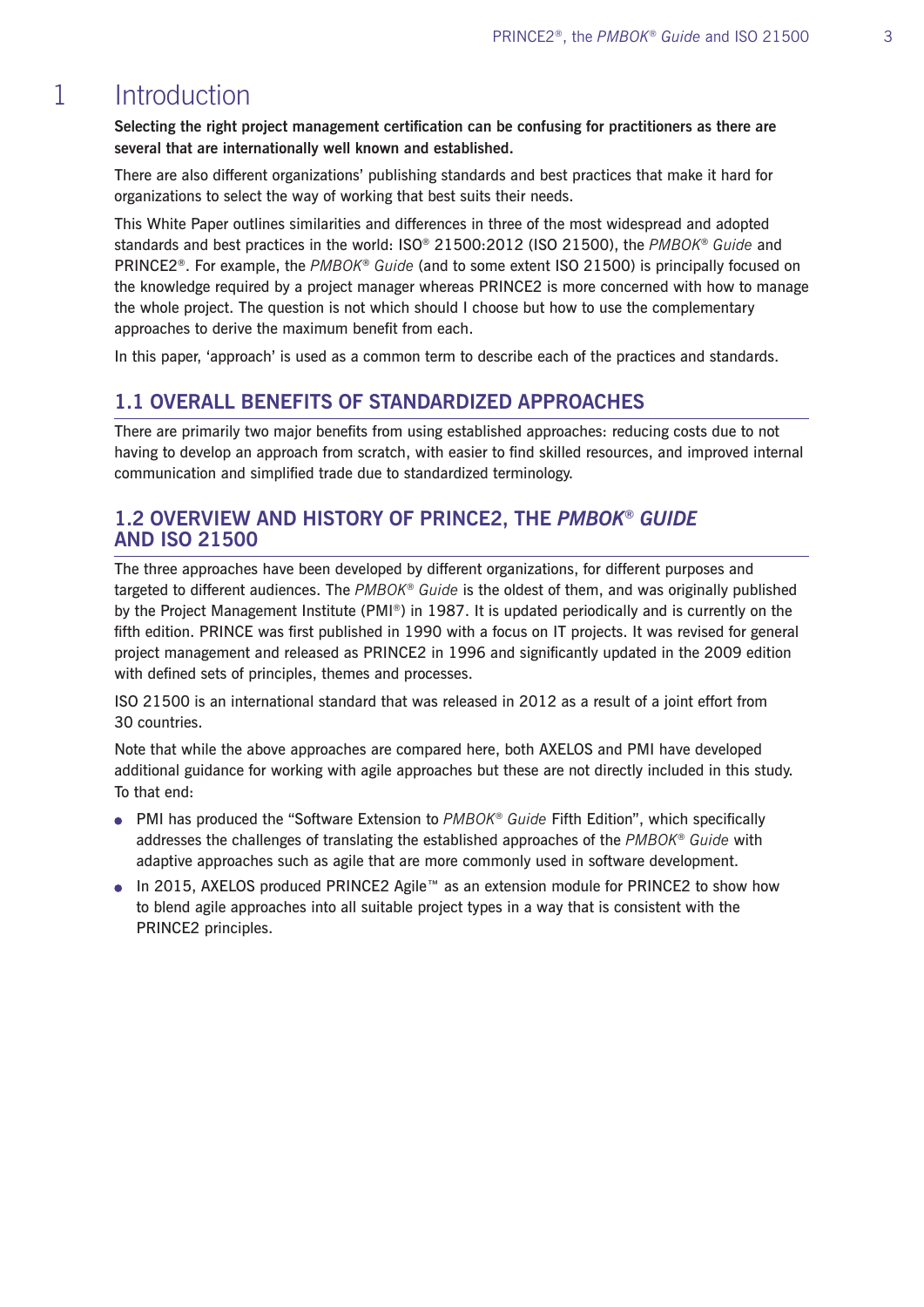#### Relationships between PRINCE2, the *PMBOK® Guide* and ISO 21500 2

## **2.1 INTRODUCTION TO PRINCE2**

PRINCE2 (PRojects IN Controlled Environments 2) is a process oriented project management method owned by AXELOS, the same organization that also owns PRINCE2 Agile, MOP®, MSP®, MOV®, M o R<sup>®</sup>, P3O®, P3M3®, ITIL® and RESILIA™. PRINCE2 is the most widespread project management approach in the world with over a million certifications taken globally to date.

PRINCE2 is easy to tailor to different projects and environments. It is a clearly defined framework with roles, responsibilities, principles and processes that are easy to learn and apply. PRINCE2 is open, flexible and its usage is growing quickly. In some countries, it is almost mandatory to be certified in PRINCE2 as a project manager, often due to the requirements from the public sector.

## **2.2 INTRODUCTION TO THE** *PMBOK® GUIDE*

The *PMBOK® Guide* is a guide to the Project Management Institute's project management body of knowledge (PMBOK). The content should be applicable to most projects most of the time. Forty seven processes are described, with each having inputs, tools & techniques and outputs. The processes are divided into the following 10 knowledge areas: integration, scope, time, cost, quality, human resources, risk, communication, procurement and stakeholder.

## **2.3 INTRODUCTION TO ISO 21500**

As an informative standard, it is not possible to get certified in ISO 21500 (as compared to normative standards like ISO 9001:2008). The ISO standard resembles the *PMBOK® Guide* but without the tools and techniques. It has 10 subject groups that perfectly reflect the 10 knowledge areas in the *PMBOK® Guide*. There are 40 processes spread out in these subject groups, and each process also belongs to one of five process groups.

## **2.4 THE BASIC RELATIONSHIPS BETWEEN THE APPROACHES**

ISO 21500 works well with the *PMBOK® Guide*, and anyone familiar with either of them will immediately recognize the other. The *PMBOK® Guide* is more comprehensive than ISO 21500 due to the fact that it also describes each process in more detail and includes a description of the tools and techniques that not included in from the standard. The overview of the processes in Annex A1 of the *PMBOK® Guide* is the ANSI standard for project management.

By design the *PMBOK® Guide* looks at what a competent project manager ought to know and focuses on what and how to do it. Whereas PRINCE2 focuses more on the project management team and what they should do, although there are areas of overlap to some extent. Figure 2.1 illustrates the basic relationships between the three approaches.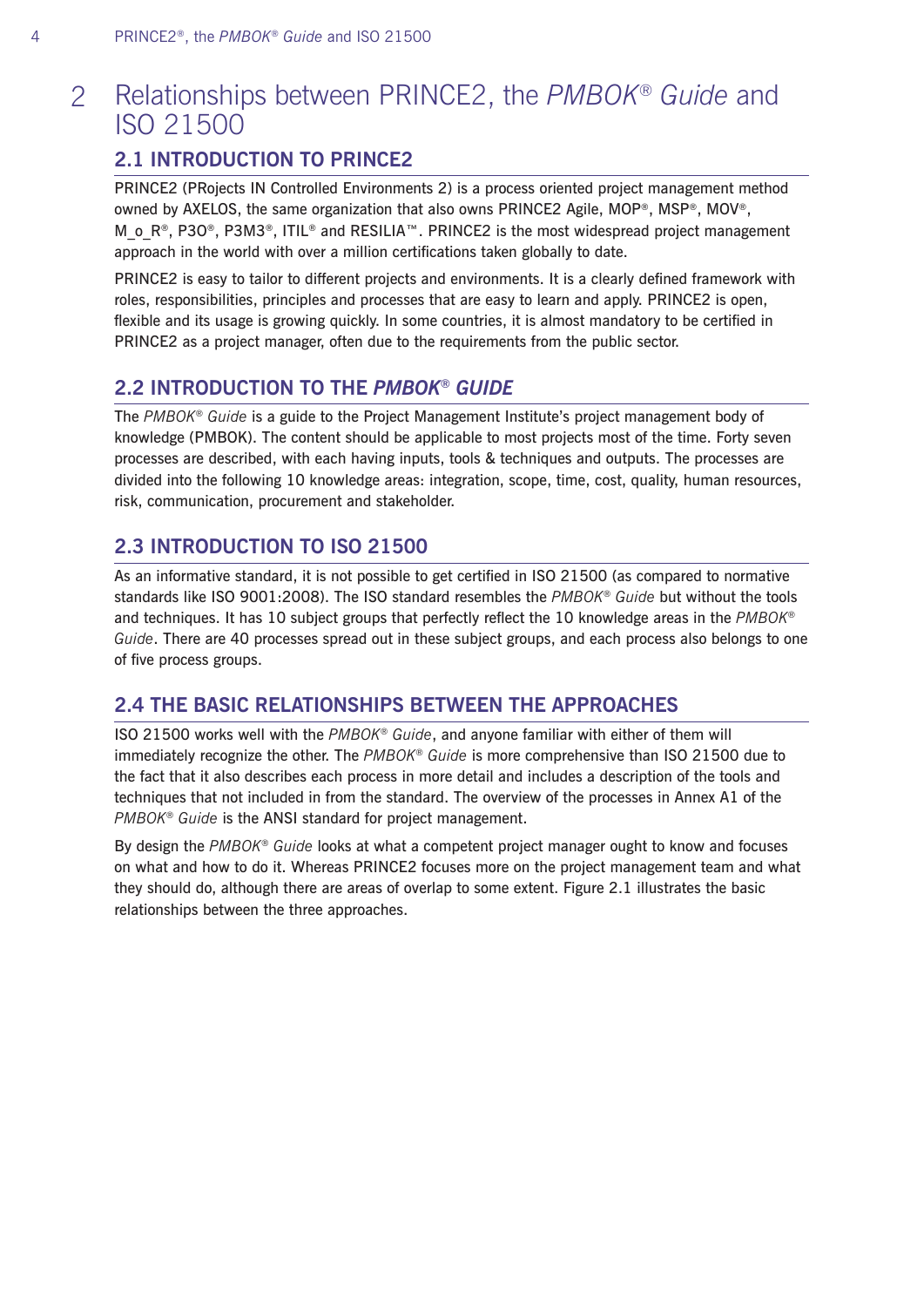

#### Figure 2.1 Basic relationships between approaches

In figure 2.1 the solid arrows show strong relationships where the dotted lines indicate weaker relationships.

As shown in the figure 2.1, the PMBOK® Guide provides both guidance to what a project manager should be doing, as well as some specific tools and techniques for doing so. But it skips a layer of how a project should be run, which would include defined roles and responsibilities, gates, product descriptions and the order of activities in processes. PRINCE2 on the other hand covers all of these, while also providing principles for project management. With the exceptions of product placed planning and quality review, PRINCE2 does not describe specific tools and techniques in detail as their use will depend on the project context.

PRINCE2 is built (or based) on seven principles, see table 2.1. All seven principles must be followed to use PRINCE2, even though the approach in other aspects can be modified heavily. A benefit of having principles is that they can always be referenced when in doubt of how to use PRINCE2.

#### PRINCE2 Principles

- Continued business justification
- Learn from experience
- Defined roles and responsibilities
- Manage by stages
- Manage by exception
- Focus on products
- Tailor to suit the project environment

#### **Table 2.1 PRINCE2 principles**

PRINCE2 and the *PMBOK® Guide* complement each other, since they have different areas of focus. The strength of PRINCE2 is that it provides a coherent end to end approach that is easy to learn and apply while strength of the *PMBOK® Guide*, is that it gives a library of techniques that can be applied regardless of the approach or method chosen. Which techniques are appropriate will depend on the organization and the nature of the project.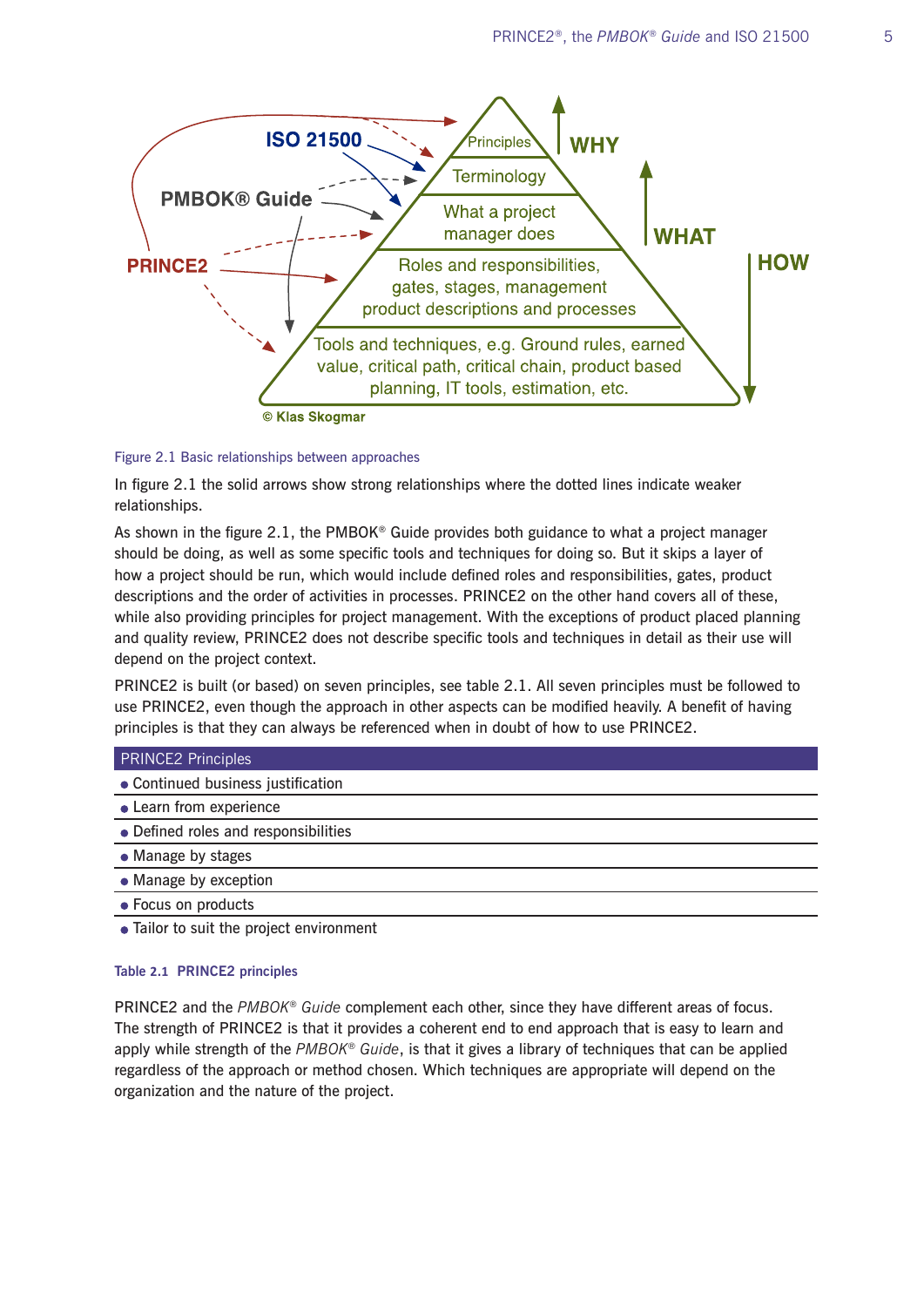### **2.5 FEATURES OF EACH APPROACH**

The following list highlights a few of the strengths of each approach:

- The *PMBOK*<sup>®</sup> Guide is independent to, and can be adopted regardless of, the methodology of choice
- The *PMBOK*<sup>®</sup> Guide is a well-established guide to the PMI standard with millions of copies sold worldwide
- The *PMBOK*® *Guide* provides a clear focus on what the project manager should do
- PRINCE2 is the most widespread method in the world
- PRINCE2 has defined project management principles
- PRINCE2 provides a clear governance structure including the relationship of the project board to corporate/programme management
- PRINCE2 protects the business justification for the project by focusing decisions on the business case
- ISO 21500 provides an internationally agreed terminology
- ISO 21500 can be complied with by adopting a recognized project management approach such as the *PMBOK*® *Guide* or PRINCE2.

#### Major differences between the approaches 3

**Even though the approaches complement each other, there exist some differences between them. One of which is the view on the project constraints. ISO 21500 exemplifies constraints with: "scope, quality, schedule, resources and cost". The** *PMBOK® Guide* **defines a constraint as a "limiting factor that affects the execution", and could include scope, quality, schedule, budget, resources, and risks. PRINCE2 has a slightly different perspective, where constraints are clarified in terms of tolerances to be able to continuously manage the project by exception. If everything stays within the given tolerances, there is no need to worry. If any of the tolerances are expected to be exceeded, an exception is raised so that the situation can be acted upon. There are six tolerances in PRINCE2: time, cost, scope, risk, quality and benefits. It should be noted that PRINCE2 explicitly states that benefits are a constraint, since they link back to the original justification for the project in the business case; this may be simply put as the risk of not achieving the benefits.**

#### **3.1 PHASES/STAGES**

ISO 21500 and the *PMBOK® Guide* both use the term 'phase', while it is called 'stage' in PRINCE2. The stage concept is elaborated in more detail where PRINCE2 describes the difference between management stages and specialist work. Management stages cannot overlap and are there to give the Executive greater control over the project. The *PMBOK® Guide* may appear somewhat abstract, as phases can be iterative or overlap and the practical consequences of phases are not detailed. The *PMBOK® Guide* categorizes project processes into 'process groups' – initiating, planning, executing, monitoring & controlling, and closing. Because of this, many readers confuse the process groups with phases.

#### **3.2 BUSINESS CASE**

One of the most important differences between each approach is in how they manage the business case. In the *PMBOK® Guide*, the business case is provided as input to the development of the Project Charter together with an optional contract, whereas in PRINCE2, the business case is continuously updated, and is considered a draft until the project has been planned and is then used through the project to check that it will deliver the benefits.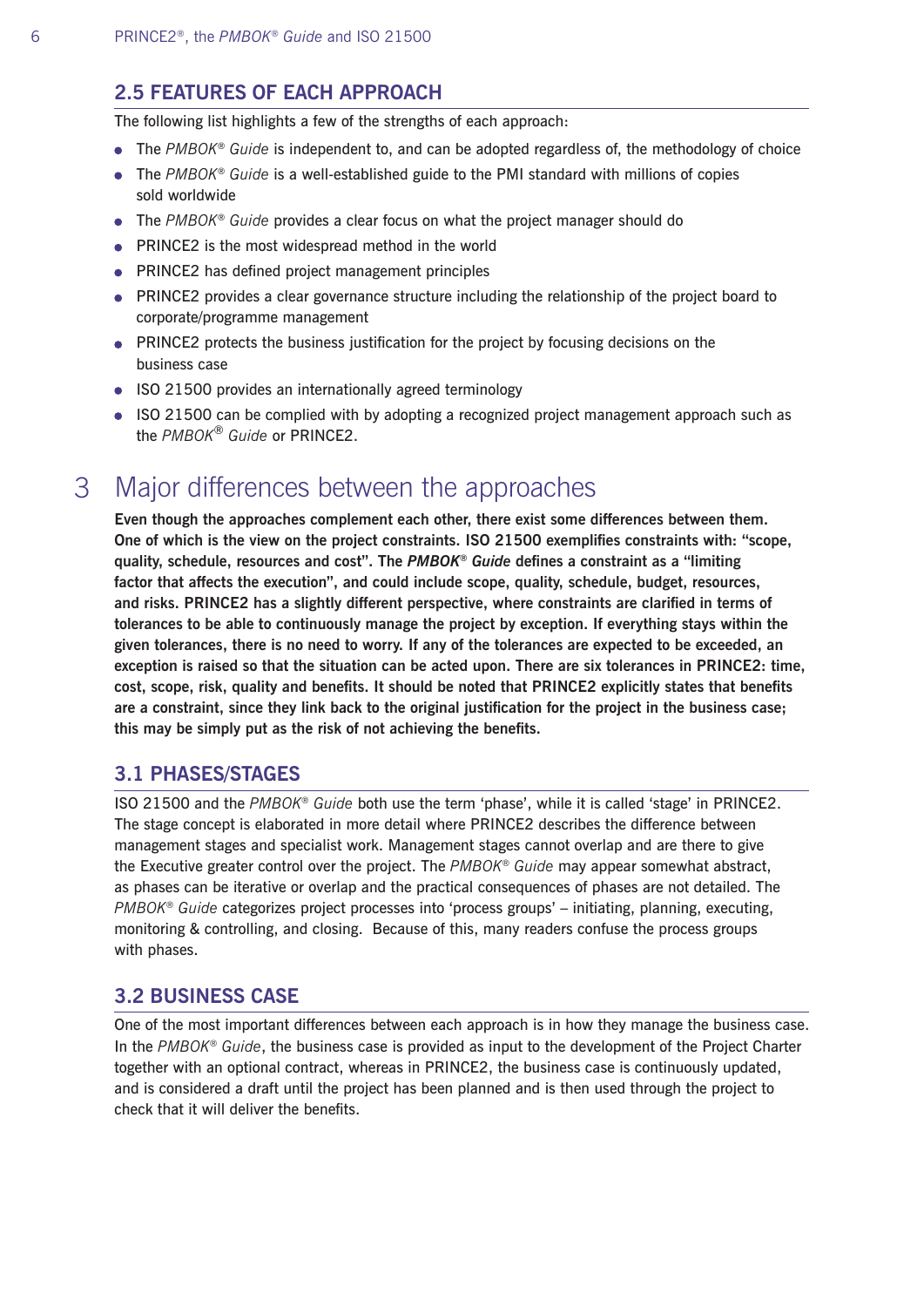#### **3.3 ORGANIZATION**

The *PMBOK® Guide* does not define the organizational setup of a project. It describes the project manager and sponsor in some detail, but covers other roles in a more general way as project stakeholders. PRINCE2 on the other hand ensures that project governance and the three stakeholder interests of user, business and supplier are all specifically and appropriately represented. PRINCE2 also defines how to delegate and when and how reporting and escalation of issues should be made, from team manager through project manager, the project board and to the corporate management. PRINCE2 also defines supporting roles such as project support and project assurance.

#### **3.4 SCOPE MANAGEMENT**

In the *PMBOK® Guide,* the way scope is managed is to first collect and agree on requirements, then based on those, determine the scope and exclusions of the project as a whole before breaking the scope down into a work breakdown structure (WBS ). The lowest level of the WBS, the work packages, are decomposed further into activities that are sequenced in a network diagram, which eventually is used to determine the critical path.

In PRINCE2, a similar approach is used, but there are some differences. PRINCE2 focuses even more on the actual outputs, or products, of the project. Initially an overview of the resulting product is described in a project product description, which includes acceptance criteria and the customer's quality expectations. This forms the basis for a product breakdown structure (PBS). The logical relationship of the items in the PBS is examined and a product flow diagram is developed with arrows indicating where activities are needed to go from one deliverable to the next.

Based on these definitions, a PBS can actually be considered a special kind of WBS. While at first glance these two approaches look very different they can be used together, providing multiple views on the project scope intended for different stakeholders. This can help ensure all products and all works have been covered.

### **3.5 QUALITY**

Some differences in terminology can be illustrated by their definitions of quality. All three approaches use the terms quality assurance and quality control, but there are differences. Common principles are that reviewing the results, such as deliverables, internally within the project is always part of quality control, and reviewing processes from someone external to the project is always quality assurance. Differences arise on the internal review of processes and the external review of the results as illustrated in Table 3.1.

|                 | <b>ISO 21500</b> |                  | <b>PMBOK® Guide</b> |                  | <b>PRINCE2</b> |                  |
|-----------------|------------------|------------------|---------------------|------------------|----------------|------------------|
|                 | <b>Results</b>   | <b>Processes</b> | <b>Results</b>      | <b>Processes</b> | <b>Results</b> | <b>Processes</b> |
| <b>INTERNAL</b> | Quality          |                  | Quality             | Quality          | Quality        | Project          |
|                 | Control          |                  | Control             | Assurance        | Control        | Assurance        |
| <b>EXTERNAL</b> | 2                | Quality          | Quality             | Quality          | Quality        | Quality          |
|                 |                  | Assurance        | Control             | Assurance        | Assurance      | Assurance        |

**Table 3.1 Differences in quality terminology**

It is important to understand these differences, and to select the definitions that are best suited to each organization's needs.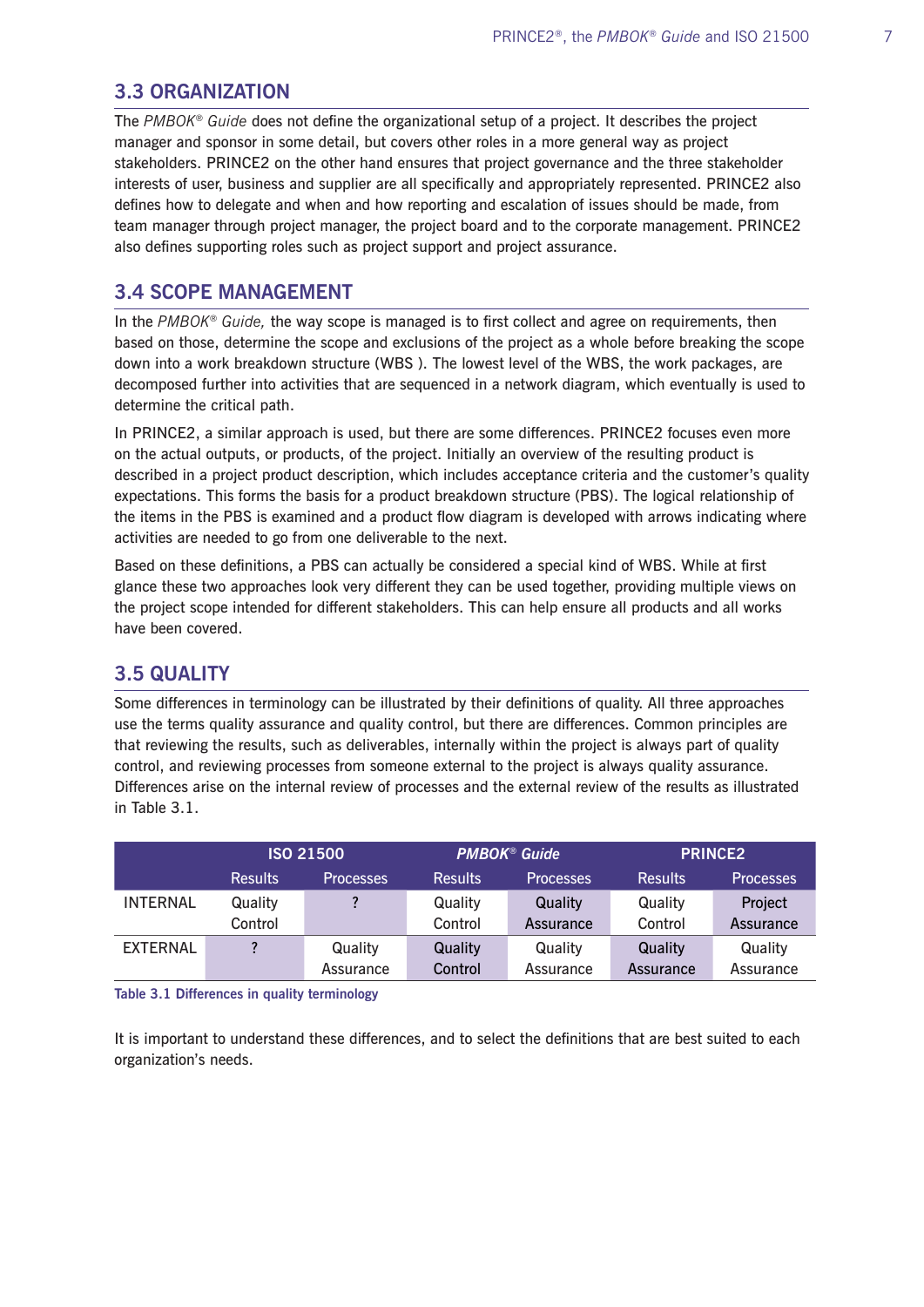### **3.6 TERMINOLOGY AND DEFINITIONS**

There are other differences in terminology such as with roles and documents. Some of the most important ones are shown in table 3.2.

| ISO 21500               | <b>PMBOK®</b> Guide              | PRINCE <sub>2</sub>                |  |
|-------------------------|----------------------------------|------------------------------------|--|
| Project sponsor         | Project sponsor                  | Executive                          |  |
| Project charter         | Project charter                  | Project brief                      |  |
| Project management plan | Project management plan          | Project initiation documentation   |  |
| Phase                   | Phase                            | <b>Stage</b>                       |  |
| Scope Statement         | <b>Project Scope Statement</b>   | <b>Project Product Description</b> |  |
| <b>WBS</b>              | <b>WBS</b>                       | <b>PBS</b>                         |  |
| <b>WBS Dictionary</b>   | <b>WBS Dictionary</b>            | <b>Product Description</b>         |  |
| <b>Risk Register</b>    | <b>Risk Register</b>             | <b>Risk Register</b>               |  |
| Change register         | Change Log                       | Issue register                     |  |
| <b>Issues Log</b>       | <b>Issue Log</b>                 | Issue register                     |  |
|                         |                                  | Team Manager                       |  |
| Project closure report  | <b>Project Closure documents</b> | End project report                 |  |
|                         |                                  | Highlight report, Checkpoint       |  |
| Progress report         | Performance report               | Report, End Stage Report           |  |

Table 3.2 Example differences in role and documentation terminology

#### Working with them together 4

Each of these approaches is written from a different perspective and they focus on different aspects of project management. PRINCE2 provides a clear single means of managing projects that can be tailored and scaled. It does not deal with topics such as soft-skills, procurement, cost, etc. which are assumed skills in PRINCE2 but which provide a focus for the project manager in the *PMBOK® Guide*. PRINCE2 is often favoured by organizations that want a standardized approach that can be readily learned and where specialists are on hand to run procurement activities. Whereas the *PMBOK® Guide* may be more suited to an environment where the project manager is the primary decision maker and has greater responsibility for human resources and procurement activities. In most situations the description of what to do and the detailed tools and techniques from the *PMBOK® Guide* together with PRINCE2's principles, governance arrangements, methods and product descriptions complement each other and can improve the way that projects are being managed. ISO 21500, in contrast, sets the standard to which these best/good practices should be applied. Where the adoption of PRINCE2 or the PMBOK<sup>®</sup> Guide goes a long way to help organizations meet this international standard using them together ensure much greater compliance.

#### **Conclusions** 5

Adoption of either PRINCE2 or the *PMBOK® Guide* can help an organization meet the requirements ISO 21500, but when used together they provide a complete package covering both knowledge and method:

- 1. A PRINCE2 project manager needs a body of knowledge to call upon in order to be a competent person – this can be the *PMBOK*® *Guide*
- 2. The *PMBOK*® *Guide* requires a method that the project management team can adopt this can be PRINCE2
- 3. ISO21500 defines a standard against which project management methodologies are designed. This should guide an organization (or project team) for the adoption of both PRINCE2 and the *PMBOK*® *Guide*
- 4. Both PRINCE2 and the *PMBOK*® *Guide* require tailoring to the organization and type of project so that they provide an optimal approach in a variety of situations.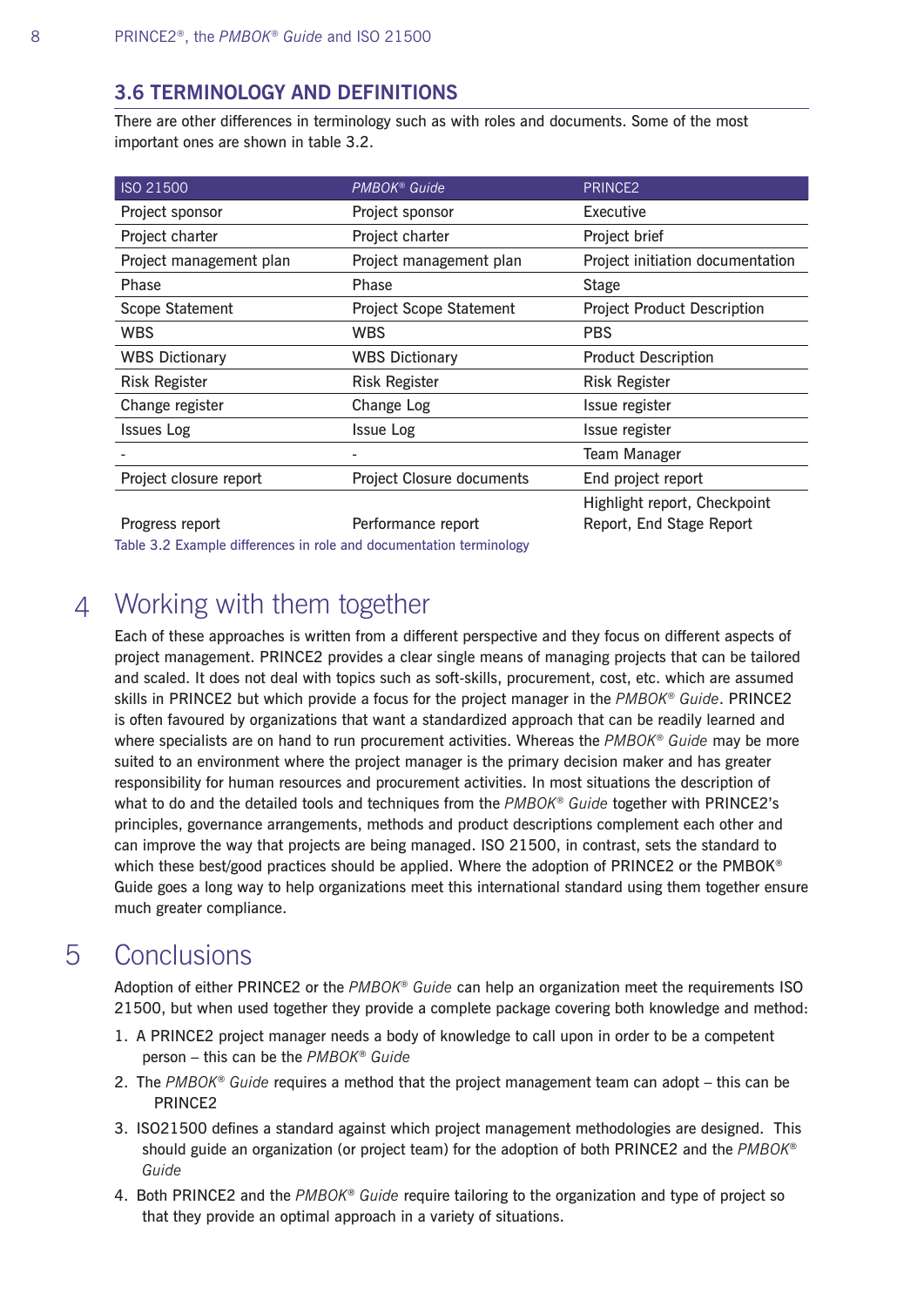## References and further reading

AXELOS. (2009) Managing Successful Projects with PRINCE2® Fifth Edition, TSO

AXELOS. (2015) PRINCE2 Agile ® First Edition, TSO

PMI. (2013) The *PMBOK*® *Guide* Fifth Edition, Project Management Institute

PMI, (2013), Software Extension to the PMBOK® Guide Fifth Edition, Project Management Institute

ISO. (2012) ISO 21500:2012 Guidance on project management, ISO

Further information about PRINCE2 Agile can be found at:

https://www.axelos.com/best-practice-solutions/prince2/prince2-agile

AXELOS has published a White Paper covering PRINCE2® and the National and International Standards at:

https://www.axelos.com/case-studies-and-white-papers/prince2-and-national-and-international-standards